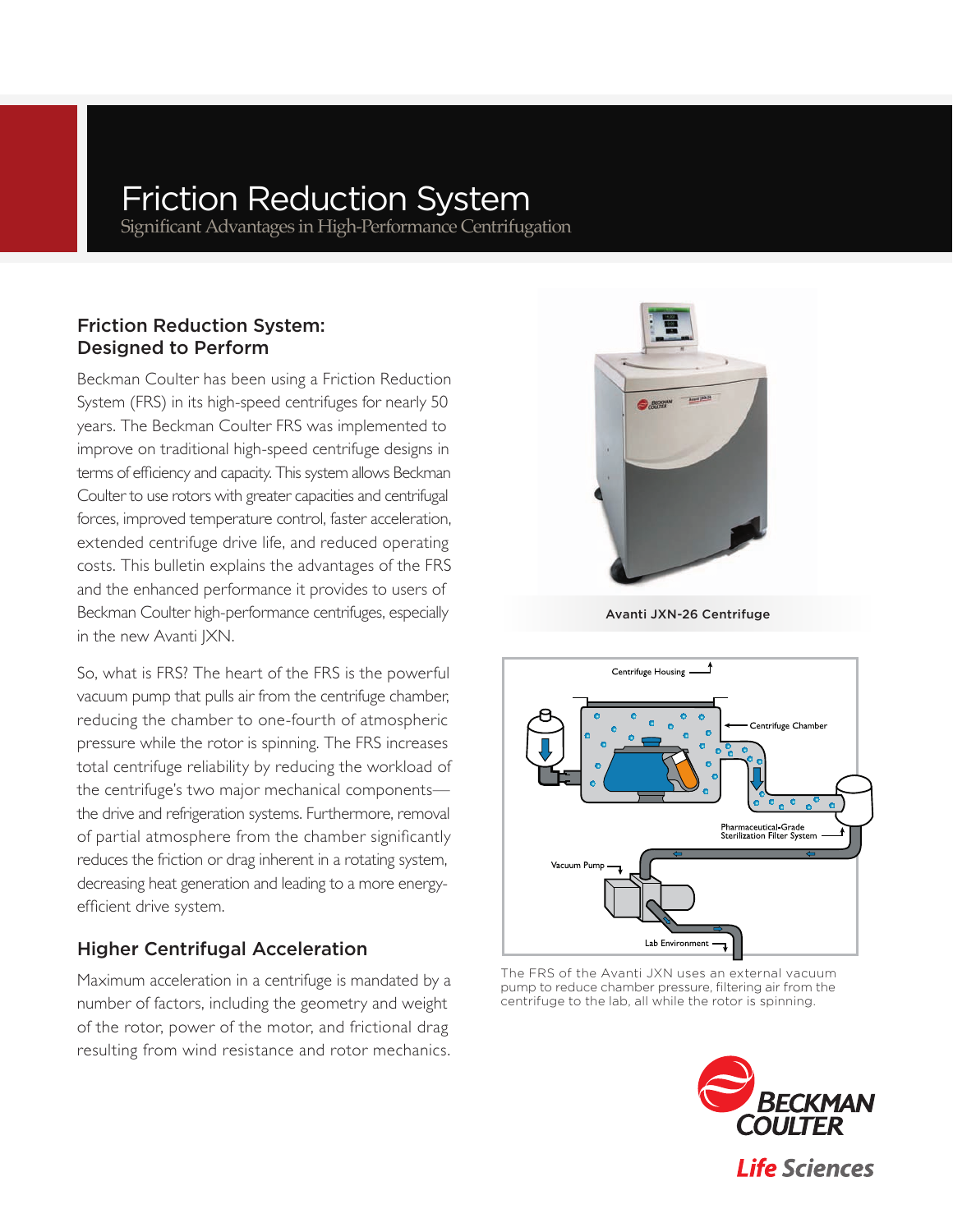The FRS increases centrifugal acceleration by reducing the friction resulting from atmospheric resistance making it easier for the centrifuge to accelerate and maintain maximum speed.

# Enhanced Temperature Control

The reduced frictional system provides improved temperature control for rotors with large surface areas, such as those in the high-performance line. To illustrate the advantages of the FRS, let's look at a typical rotor the JA-14.50. At its top speed of 14,000 rpm, the surface speed is ~845 kilometers per hour (~525 mph) at the point in the tube cavity furthest from the axis of rotation  $(r_{\text{max}})$ . These high speeds create large amounts of friction under atmospheric pressure, generating copious amounts of heat. A reduced atmosphere decreases friction due to wind resistance. Large temperature fluctuations are very difficult for a centrifuge to offset, so maintenance of a fixed temperature is difficult to achieve in a centrifuge not equipped with an FRS also requiring larger compressors that consume additional energy.

# Extended Centrifuge Life

Beckman Coulter centrifuges are built to last. The FRS enhances durability by providing a reduced chamber atmosphere, requiring less strain on the drive train, refrigeration compressor, and rotor itself.

#### Improved Energy Efficiency

The Avanti JXN centrifuge operates at approximately one-quarter atmosphere, further reducing frictional heat and wind resistance. The Avanti JXN is able to reach the one-quarter atmosphere operation pressure while the rotor is accelerating to set speed. When the appropriate pressure is reached in the chamber, the vacuum pump shuts off. The FRS operates as a "smart system" thereafter, with the vacuum pump operating only when losses in

the system require further vacuum, saving users valuable energy costs while also enhancing temperature control.

#### Lower Operating Costs

Going hand in hand with extending the life of the centrifuge and improving energy efficiency, Beckman Coulter centrifuge/rotor systems equipped with the FRS reduce lab expenses. Reduced frictional air drag on the spinning rotor makes it easier for the centrifuge to accelerate to speed—and to maintain maximum speed. Furthermore, the refrigeration compressor requires less energy to reach and maintain the set temperature within the rotor chamber, resulting in a more efficient and cooler instrument. Most laboratories contain many refrigerators, freezers, and other instrumentation that generate excess heat. This reduction in heat output makes it easier and cheaper to maintain an ambient lab environment. This—coupled with machines that withstand the test of time—minimizes your lab's environmental footprint and reduces overall cost.

#### Increased Safety

Yet another important advantage of the FRS in Beckman Coulter centrifuges is increased lab safety. Many researchers work with biologically hazardous or radioactive samples. Since the FRS works by creating a partial vacuum in the centrifuge chamber, a pharmaceutical-grade sterilizing filter system can be installed between the vacuum pump and rotor chamber of the Avanti JXN. This filter acts to remove aerosols, pathogens, and other particles that are released in the event of a tube or bottle failure, protecting lab occupants by helping to prevent sample vapors from entering the lab atmosphere. Furthermore, the FRS increases mechanical safety by allowing wind resistance to be used as a parameter for checks on rotor safety and compatibility. In an undefined rotor chamber pressure, this check would be difficult to accomplish, resulting in rotor failure and possibly significant injuries and damage.